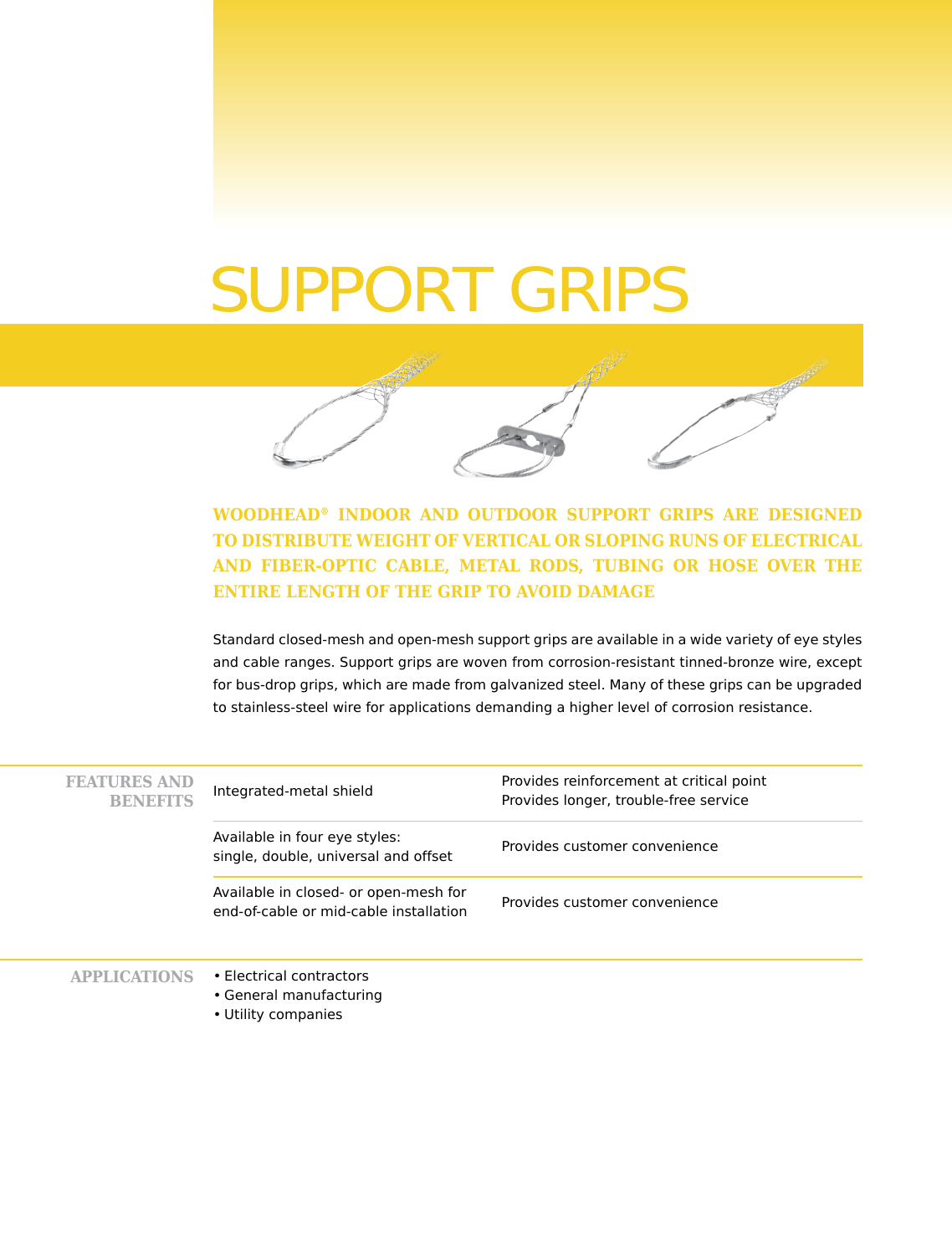# **Support Grips Standard Duty Single Eye**



# *Features and Benefits*

- Single eye/bale is universally applied and most common
- Tinned-Bronze wire mesh provides corrosion resistance
- Top-mounted reinforced eye protector provides stable, longer-life support
- Closed mesh provides permanent support when cable end is available
- Split lace provides permanent support for mid-cable placement
- Split rod provides support for mid-cable placement

# *Reference Information* CSA File No.: LR32159

*Physical*

Œ

Mesh Material: Tinned-Bronze wire mesh Weave Type: Single weave mesh Mesh Type: Closed, split lace or split rod

**C**

# **Closed Mesh**

| <b>Cable Diameter</b>              | Bale Length          | Mesh Length          | Approximate Break Strength* | Woodhead No. | Order No.   |  |  |  |
|------------------------------------|----------------------|----------------------|-----------------------------|--------------|-------------|--|--|--|
| $12.70 - 15.49$ mm $(.50 - .61")$  | 0.178m(7.00")        | $0.279$ m (11.00")   | 770 lb                      | 35030        | 130094-0230 |  |  |  |
| $15.75 - 18.80$ mm $(.62 - .74")$  | 0.203m(8.00")        | $0.279$ m $(11.00")$ | 960 lb                      | 35031        | 130094-0232 |  |  |  |
| $19.05 - 25.15$ mm $(.75 - .99")$  | 0.203m(8.00")        | $0.356$ m (14.00")   | 1300 lb                     | 35032        | 130094-0234 |  |  |  |
| 25.40-31.50mm (1.00-1.24")         | 0.229m(9.00")        | 0.381m(15.00")       | 1680 lb                     | 35033        | 130094-0236 |  |  |  |
| $31.75 - 37.85$ mm $(1.25 - 1.49)$ | 0.254m(10.00")       | $0.406$ m $(16.00")$ | 1680 lb                     | 35034        | 130094-0238 |  |  |  |
| 38.10-44.20mm (1.50-1.74")         | 0.305m(12.00")       | 0.457m(18.00")       | 1680 lb                     | 35035        | 130094-0240 |  |  |  |
| 44.45-50.55mm (1.75-1.99")         | $0.356$ m (14.00")   | 0.508m(20.00")       | 2640 lb                     | 35036        | 130094-0242 |  |  |  |
| $50.80 - 63.25$ mm $(2.00 - 2.49)$ | $0.406$ m $(16.00")$ | 0.559m(22.00")       | 3760 lb                     | 35037        | 130094-0244 |  |  |  |
| $63.50 - 75.95$ mm $(2.50 - 2.99)$ | 0.457m(18.00")       | 0.610m(24.00")       | 3760 lb                     | 35038        | 130094-0246 |  |  |  |
| 76.20-88.65mm (3.00-3.49")         | 0.533m(21.00")       | $0.660$ m $(26.00")$ | 5040 lb                     | 35039        | 130094-0247 |  |  |  |
| 88.90-101.35mm (3.50-3.99")        | 0.610m(24.00")       | 0.711m(28.00")       | 5040 lb                     | 35040        | 130094-0249 |  |  |  |
|                                    |                      |                      |                             |              |             |  |  |  |

\* To determine Workload Safety Factor, divide Approximate Break Strength by 10. See technical section for break strength.



# **Single Eye, Split Lace**

| <b>Cable Diameter</b>              | <b>Bale Length</b> | Mesh Length          | Approximate Break Strength* | Woodhead No. | Order No.   |
|------------------------------------|--------------------|----------------------|-----------------------------|--------------|-------------|
| $12.70 - 15.49$ mm $(.50 - .61")$  | 0.178m(7.00")      | $0.279m$ (11.00")    | 770 lb                      | 35165        | 130094-0310 |
| $15.75 - 18.80$ mm $(.62 - .74")$  | 0.203m(8.00")      | $0.279m$ (11.00")    | 960 lb                      | 35166        | 130094-0312 |
| $19.05 - 25.15$ mm $(.75 - .99")$  | 0.203m(8.00")      | $0.356m$ (14.00")    | 1320 lb                     | 35167        | 130094-0314 |
| 25.40-31.50mm (1.00-1.24")         | 0.229m(9.00")      | $0.380$ m $(15.00)$  | 1680 lb                     | 35168        | 130094-0316 |
| $31.75 - 37.85$ mm (1.25-1.49")    | 0.254m(10.00")     | $0.406$ m (16.00")   | 1680 lb                     | 35169        | 130094-0318 |
| 38.10-44.20mm (1.50-1.74")         | 0.305m(12.00")     | 0.457m(18.00")       | 1680 lb                     | 35170        | 130094-0320 |
| 44.45-50.55mm (1.75-1.99")         | $0.356m$ (14.00")  | $0.508$ m (20.00")   | 2640 lb                     | 35171        | 130094-0322 |
| 50.80-63.25mm (2.00-2.49")         | 0.406m(16.00")     | 0.559m(22.00")       | 3760lb                      | 35172        | 130094-0324 |
| $63.50 - 75.95$ mm $(2.50 - 2.99)$ | 0.457m(18.00")     | 0.610m(24.00")       | 3760 lb                     | 35173        | 130094-0326 |
| 76.20-88.65mm (3.00-3.49")         | 0.533m(21.00")     | $0.660$ m $(26.00")$ | 5040 lb                     | 35174        | 130094-0328 |
| 88.90-101.35mm (3.50-3.99")        | 0.610m(24.00")     | 0.711m(28.00")       | 5040 lb                     | 35175        | 130094-0329 |

\* To determine Workload Safety Factor, divide Approximate Break Strength by 10. See technical section for break strength.

# **Split Rod**

| <b>Cable Diameter</b>              | Bale Length    | Mesh Length          | Approximate Break Strength* | Woodhead No. | Order No.   |
|------------------------------------|----------------|----------------------|-----------------------------|--------------|-------------|
| $12.70 - 15.49$ mm $(.50 - .61")$  | 0.178m(7.00")  | $0.279m$ (11.00")    | 770 lb                      | 35285        | 130094-0385 |
| $15.75 - 18.80$ mm $(.62 - .74")$  | 0.203m(8.00")  | $0.279$ m $(11.00")$ | 960 lb                      | 35286        | 130094-0387 |
| $19.05 - 25.15$ mm (.75-.99")      | 0.203m(8.00")  | $0.356m$ (14.00")    | 1320 lb                     | 35287        | 130094-0389 |
| 25.40-31.50mm (1.00-1.24")         | 0.229m(9.00")  | 0.380m(15.00")       | 1680 lb                     | 35288        | 130094-0391 |
| $31.75 - 37.85$ mm $(1.25 - 1.49)$ | 0.254m(10.00") | $0.406$ m $(16.00")$ | 1680 lb                     | 35289        | 130094-0393 |
| 38.10-44.20mm (1.50-1.74")         | 0.305m(12.00") | 0.457m(18.00")       | 1680 lb                     | 35290        | 130094-0395 |
| 44.45-50.55mm (1.75-1.99")         | 0.356m(14.00") | 0.508m(20.00")       | 2640 lb                     | 35291        | 130094-0397 |
| $50.80 - 63.25$ mm $(2.00 - 2.49)$ | 0.406m(16.00") | 0.559m(22.00")       | 3760lb                      | 35292        | 130094-0399 |
| $63.50 - 75.95$ mm (2.50-2.99")    | 0.457m(18.00") | 0.610m(24.00")       | 3760 lb                     | 35293        | 130094-0401 |
| 76.20-88.65mm (3.00-3.49")         | 0.533m(21.00") | $0.660$ m $(26.00")$ | 5040 lb                     | 35294        | 130094-0403 |
|                                    |                |                      |                             |              |             |

\* To determine Workload Safety Factor, divide Approximate Break Strength by 10. See technical section for break strength. For Stainless Steel Support Grips, add "SS" to the part number. For example, 35425 becomes 35422SS.

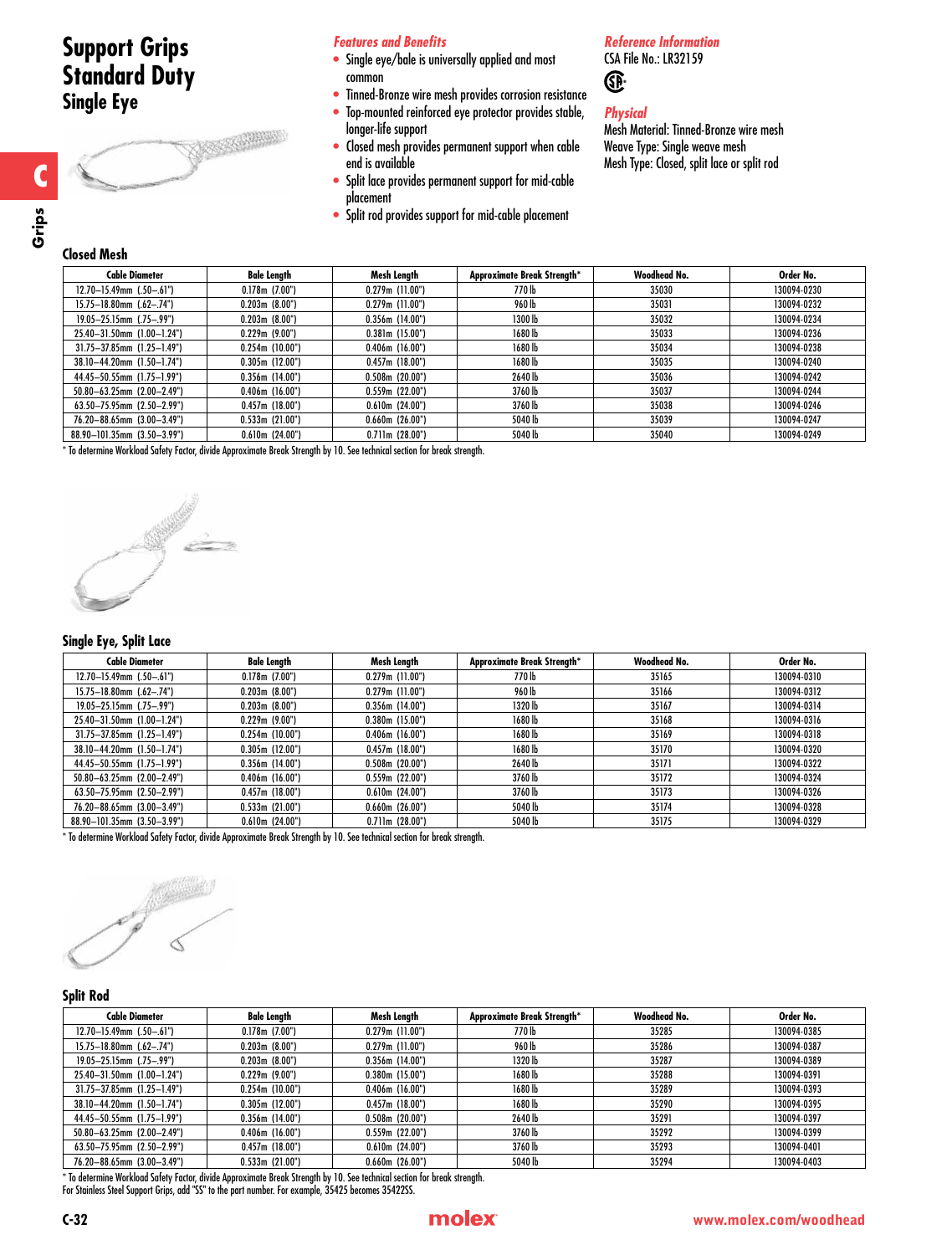# **Support Grips Standard Duty Double Eye**



# *Features and Benefits*

- Double eye/bale increases stability and holding power
- Tinned-Bronze wire mesh provides corrosion resistance
- Top-mounted reinforced eye protector provides stability and longer-life support
- Closed mesh provides permanent support when cable end is available
- Split lace provides permanent support for mid-cable placement
- Split rod provides support for mid-cable placement

# *Reference Information*

CSA File No.: LR32159 ®

# *Physical*

Mesh Material: Tinned-Bronze wire mesh Weave Type: Single weave mesh Mesh Type: Closed, split lace or split rod

# **Double Eye, Closed Mesh**

| - - - - - - , -, - - - - - - - - - - - |                    |                    |                             |              |             |
|----------------------------------------|--------------------|--------------------|-----------------------------|--------------|-------------|
| <b>Cable Diameter</b>                  | <b>Bale Length</b> | Mesh Length        | Approximate Break Strength* | Woodhead No. | Order No.   |
| $12.70 - 15.49$ mm $(.50 - .61")$      | 0.178m(7.00")      | $0.279$ m (11.00") | 770 lb                      | 35001        | 130094-0209 |
| $15.75 - 18.80$ mm $(.62 - .74")$      | 0.178m(7.00")      | $0.279m$ (11.00")  | 1150 lb                     | 35002        | 130094-0211 |
| $19.05 - 25.15$ mm $(.75 - .99")$      | 0.178m(7.00")      | $0.356$ m (14.00") | 1320 lb                     | 35003        | 130094-0213 |
| 25.40-31.50mm (1.00-1.24")             | 0.178m(7.00")      | 0.380m(15.00")     | 1920 lb                     | 35004        | 130094-0215 |
| $31.75 - 37.85$ mm (1.25-1.49")        | 0.178m(7.00")      | 0.406m(16.00")     | 1920 lb                     | 35005        | 130094-0217 |
| 38.10-44.20mm (1.50-1.74")             | 0.178m(7.00")      | 0.457m(18.00")     | 1920 lb                     | 35006        | 130094-0219 |
| 44.45-50.55mm (1.75-1.99")             | $0.178$ m (7.00")  | $0.508$ m (20.00") | 3150 lb                     | 35007        | 130094-0221 |
| $50.80 - 63.25$ mm $(2.00 - 2.49)$     | $0.178$ m (7.00")  | 0.559m(22.00")     | 3360lb                      | 35008        | 130094-0223 |
| 63.50-75.95mm (2.50-2.99")             | 0.178m(7.00")      | 0.610m(24.00")     | 3360lb                      | 35009        | 130094-0225 |
| 76.20-88.65mm (3.00-3.49")             | 0.229m(9.00")      | 0.660m(26.00")     | 5280 lb                     | 35010        | 130094-0227 |
| 88.90-101.35mm (3.50-3.99")            | 0.229m(9.00")      | 0.711m(28.00")     | 5280 lb                     | 35011        | 130094-0228 |

\* To determine Workload Safety Factor, divide Approximate Break Strength by 10. See technical section for break strength.

ý

# **Double Eye, Split Lace**

| <b>Cable Diameter</b>             | <b>Bale Length</b> | Mesh Length          | Approximate Break Strength* | Woodhead No. | Order No.   |
|-----------------------------------|--------------------|----------------------|-----------------------------|--------------|-------------|
| $12.70 - 15.49$ mm $(.50 - .61")$ | 0.178m(7.00")      | $0.279m$ (11.00")    | 770 lb                      | 35135        | 130094-0288 |
| $15.75 - 18.80$ mm $(.62 - .74")$ | 0.178m(7.00")      | $0.279m$ (11.00")    | 1150 lb                     | 35136        | 130094-0290 |
| $19.05 - 25.15$ mm $(.75 - .99")$ | 0.178m(7.00")      | $0.356$ m (14.00")   | 1320 lb                     | 35137        | 130094-0292 |
| 25.40-31.50mm (1.00-1.24")        | 0.178m(7.00")      | $0.380m$ (15.00")    | 1920 lb                     | 35138        | 130094-0294 |
| $31.75 - 37.85$ mm (1.25-1.49")   | 0.178m(7.00")      | $0.406$ m $(16.00")$ | 1920 lb                     | 35139        | 130094-0296 |
| 38.10-44.20mm (1.50-1.74")        | 0.178m(7.00")      | 0.457m(18.00")       | 1920 lb                     | 35140        | 130094-0298 |
| 44.45-50.55mm (1.75-1.99")        | 0.178m(7.00")      | 0.508m(20.00")       | 3150 lb                     | 35141        | 130094-0300 |
| $50.80 - 63.25$ mm (2.00-2.49")   | 0.178m(7.00")      | 0.559m(22.00")       | 3360 lb                     | 35142        | 130094-0302 |
| $63.50 - 75.95$ mm (2.50-2.99")   | 0.178m(7.00")      | 0.610m(24.00")       | 3360 lb                     | 35143        | 130094-0304 |
| 76.20-88.65mm (3.00-3.49")        | 0.229m(9.00")      | $0.660$ m $(26.00")$ | 5280 lb                     | 35144        | 130094-0306 |
| 76.20-88.65mm (3.00-3.49")        | 0.229m(9.00")      | 0.711m(28.00")       | 5280 lb                     | 35145        | 130094-0308 |

\* To determine Workload Safety Factor, divide Approximate Break Strength by 10. See technical section for break strength.



# **Double Eye, Split Rod**

| <b>Cable Diameter</b>             | Bale Length   | Mesh Length       | <b>Approximate Break Strength*</b> | Woodhead No. | Order No.   |
|-----------------------------------|---------------|-------------------|------------------------------------|--------------|-------------|
| $12.70 - 15.49$ mm $(.50 - .61")$ | 0.178m(7.00") | $0.279m$ (11.00") | 770 lb                             | 35270        | 130094-0367 |
| $15.75 - 18.80$ mm $(.62 - .74")$ | 0.178m(7.00") | $0.279m$ (11.00") | 1150 <sub>h</sub>                  | 35271        | 130094-0368 |
| $19.05 - 25.15$ mm (.75-.99")     | 0.178m(7.00") | $0.356m$ (14.00") | 1320 lb                            | 35272        | 130094-0370 |
| 25.40-31.50mm (1.00-1.24")        | 0.178m(7.00") | 0.308m(15.00")    | 1920 lb                            | 35273        | 130094-0372 |
| $31.75 - 37.85$ mm (1.25-1.49")   | 0.178m(7.00") | 0.406m(16.00")    | 1920 lb                            | 35274        | 130094-0374 |
| 38.10-44.20mm (1.50-1.74")        | 0.178m(7.00") | 0.457m(18.00")    | 1920 lb                            | 35275        | 130094-0376 |
| 44.45-50.55mm (1.75-1.99")        | 0.178m(7.00") | 0.508m(20.00")    | 3150 lb                            | 35276        | 130094-0378 |
| $50.80 - 63.25$ mm (2.00-2.49")   | 0.178m(7.00") | 0.559m(22.00")    | 3360lb                             | 35277        | 130094-0380 |
| 63.50-75.95mm (2.50-2.99")        | 0.178m(7.00") | 0.610m(24.00")    | 3360 lb                            | 35278        | 130094-0382 |
| 76.20-88.65mm (3.00-3.49")        | 0.229m(9.00") | 0.660m(26.00")    | 5280 lb                            | 35279        | 130094-0383 |
| 88.90-101.35mm (3.50-3.99")       | 0.229m(9.00") | 0.711m(28.00")    | 5280 lb                            | 35280        | 130094-0384 |

\* To determine Workload Safety Factor, divide Approximate Break Strength by 10. See technical section for break strength. For Stainless Steel Support Grips, add "SS" to the part number. For example, 35425 becomes 35422SS.

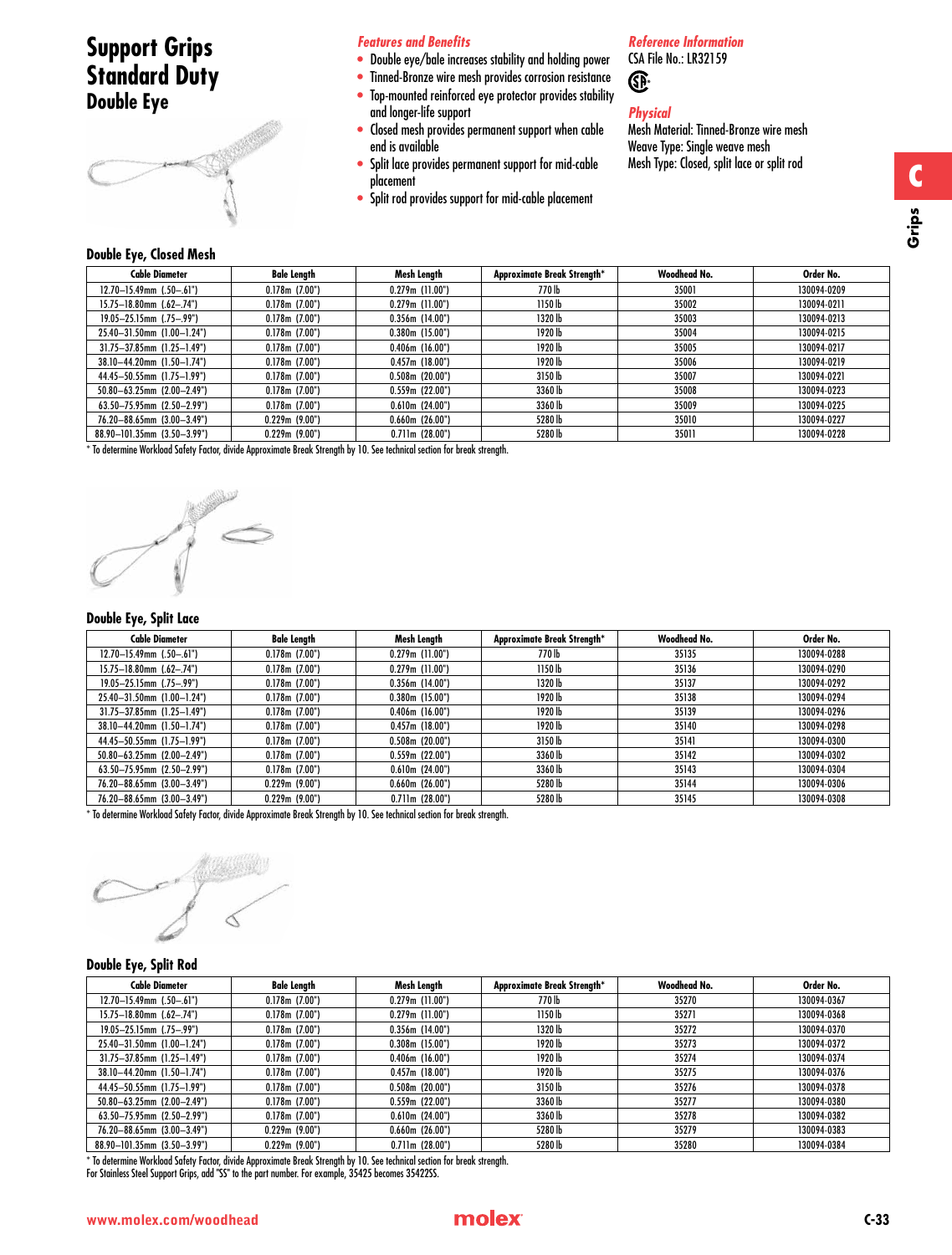# **Support Grips Standard Duty Offset Eye**



# *Features and Benefits*

- Offset eye/bale allows for straight, vertical cable support CSA File No.: LR32159
- Tinned-Bronze wire mesh provides corrosion resistance
- Top-mounted reinforced eye protector provides stability and longer-life support
- Closed mesh provides permanent support when cable end is available
- Split lace provides permanent support for mid-cable placement
- Split rod provides support for mid-cable placement

### *Reference Information*

Œ

# *Physical*

Mesh Material: Tinned-Bronze wire mesh Weave Type: Single weave mesh Mesh Type: Closed, split lace or split rod

**C**

**Grips**

| <b>Cable Diameter</b>                                              | <b>Bale Length</b>  | Mesh Length          | Approximate Break Strength* | Woodhead No. | Order No.   |
|--------------------------------------------------------------------|---------------------|----------------------|-----------------------------|--------------|-------------|
| $12.70 - 15.49$ mm $(.50 - .61")$                                  | $0.178$ m $(7.00")$ | $0.279m$ (11.00")    | 770 lb                      | 35060        | 130094-0251 |
| $15.75 - 18.80$ mm $(.62 - .74")$                                  | 0.178m(7.00")       | $0.279$ m $(11.00")$ | 960 lb                      | 35061        | 130094-0253 |
| $19.05 - 25.15$ mm $(.75 - .99")$                                  | $0.178$ m (7.00")   | $0.356$ m (14.00")   | 960 lb                      | 35062        | 130094-0255 |
| 25.40-31.50mm (1.00-1.24")                                         | $0.178$ m $(7.00")$ | 0.381m(15.00")       | 1680 lb                     | 35063        | 130094-0257 |
| $31.75 - 37.85$ mm $(1.25 - 1.49)$                                 | $0.178$ m (7.00")   | $0.406$ m $(16.00")$ | 1680 lb                     | 35064        | 130094-0259 |
| 38.10-44.20mm (1.50-1.74")                                         | $0.178$ m (7.00")   | 0.457m(18.00")       | 1680 lb                     | 35065        | 130094-0261 |
| 44.45-50.55mm (1.75-1.99")                                         | $0.178$ m $(7.00")$ | $0.508m$ (20.00")    | 2640 lb                     | 35066        | 130094-0263 |
| $50.80 - 63.25$ mm $(2.00 - 2.49)$                                 | $0.178$ m $(7.00")$ | 0.559m(22.00")       | 3760lb                      | 35067        | 130094-0265 |
| $63.50 - 75.95$ mm $(2.50 - 2.99)$                                 | $0.178$ m $(7.00")$ | 0.610m(24.00")       | 3760lb                      | 35068        | 130094-0267 |
| 76.20-88.65mm (3.00-3.49")                                         | 0.229m(9.00")       | $0.660$ m $(26.00")$ | 5040 lb                     | 35069        | 130094-0268 |
| 88.90-101.35mm (3.50-3.99")                                        | 0.229m(9.00")       | 0.711m(28.00")       | 5040 lb                     | 35070        | 130094-0269 |
| الاستناط والمتاري والمحاول الملاحب والملاحقات والمتارين والمستحيات |                     |                      |                             |              |             |

\* To determine Workload Safety Factor, divide Approximate Break Strength by 10. See technical section for break strength.



### **Split Lace**

| <b>Cable Diameter</b>              | Bale Length         | Mesh Length          | Approximate Break Strength* | Woodhead No. | Order No.   |
|------------------------------------|---------------------|----------------------|-----------------------------|--------------|-------------|
| $12.70 - 15.49$ mm $(.50 - .61")$  | $0.178$ m $(7.00")$ | $0.279m$ (11.00")    | 770 lb                      | 35195        | 130094-0330 |
| $15.75 - 18.80$ mm $(.62 - .74")$  | 0.178m(7.00")       | $0.279m$ (11.00")    | 960 lb                      | 35196        | 130094-0332 |
| $19.05 - 25.15$ mm $(.75 - .99")$  | $0.178$ m (7.00")   | $0.356$ m (14.00")   | 960 lb                      | 35197        | 130094-0334 |
| 25.40-31.50mm (1.00-1.24")         | 0.178m(7.00")       | 0.381m(15.00")       | 1680 lb                     | 35198        | 130094-0336 |
| $31.75 - 37.85$ mm $(1.25 - 1.49)$ | $0.178$ m (7.00")   | $0.406$ m $(16.00")$ | 1680 lb                     | 35199        | 130094-0338 |
| 38.10-44.20mm (1.50-1.74")         | $0.178$ m (7.00")   | $0.457m$ (18.00")    | 1680 lb                     | 35200        | 130094-0340 |
| 44.45-50.55mm (1.75-1.99")         | $0.178$ m (7.00")   | $0.508$ m (20.00")   | 2640 lb                     | 35201        | 130094-0342 |
| $50.80 - 63.25$ mm $(2.00 - 2.49)$ | $0.178$ m (7.00")   | 0.559m(22.00")       | 3760lb                      | 35202        | 130094-0344 |
| 63.50-75.95mm (2.50-2.99")         | $0.178$ m (7.00")   | 0.610m(24.00")       | 3760lb                      | 35203        | 130094-0346 |
| 76.20-88.65mm (3.00-3.49")         | $0.229$ m (9.00")   | 0.660m(26.00")       | 5040 lb                     | 35204        | 130094-0348 |
| 88.90-101.35mm (3.50-3.99")        | 0.229m(9.00")       | 0.711m(28.00")       | 5040lb                      | 35205        | 130094-0350 |

\* To determine Workload Safety Factor, divide Approximate Break Strength by 10. See technical section for break strength.



### **Split Rod**

| <b>Cable Diameter</b>              | Bale Length       | Mesh Length        | Approximate Break Strength* | Woodhead No. | Order No.   |
|------------------------------------|-------------------|--------------------|-----------------------------|--------------|-------------|
| $12.70 - 15.49$ mm $(.50 - .61")$  | 0.178m(7.00")     | $0.279m$ (11.00")  | 770 lb                      | 35300        | 130094-0406 |
| $15.75 - 18.80$ mm $(.62 - .74")$  | 0.178m(7.00")     | $0.279m$ (11.00")  | 960 lb                      | 35301        | 130094-0408 |
| $19.05 - 25.15$ mm (.75-.99")      | 0.178m(7.00")     | $0.356m$ (14.00")  | 960 lb                      | 35302        | 130094-0410 |
| 25.40-31.50mm (1.00-1.24")         | 0.178m(7.00")     | 0.381m(15.00")     | 1680 lb                     | 35303        | 130094-0412 |
| $31.75 - 37.85$ mm (1.25-1.49")    | 0.178m(7.00")     | 0.406m(16.00")     | 1680 lb                     | 35304        | 130094-0414 |
| 38.10-44.20mm (1.50-1.74")         | $0.178$ m (7.00") | 0.457m(18.00")     | 1680 lb                     | 35305        | 130094-0416 |
| 44.45-50.55mm (1.75-1.99")         | $0.178$ m (7.00") | $0.508m$ (20.00")  | 2640 lb                     | 35306        | 130094-0418 |
| $50.80 - 63.25$ mm (2.00-2.49")    | 0.178m(7.00")     | 0.559m(22.00")     | 3760 lb                     | 35307        | 130094-0420 |
| $63.50 - 75.95$ mm $(2.50 - 2.99)$ | $0.178$ m (7.00") | 0.610m(24.00")     | 3760 lb                     | 35308        | 130094-0422 |
| 76.20-88.65mm (3.00-3.49")         | 0.229m(9.00")     | $0.660$ m (26.00") | 5040 lb                     | 35309        | 130094-0424 |
| 88.90-101.35mm (3.50-3.99")        | 0.229m(9.00")     | 0.711m(28.00")     | 5040 lb                     | 35310        | 130094-0426 |

\* To determine Workload Safety Factor, divide Approximate Break Strength by 10. See technical section for break strength. For Stainless Steel Support Grips, add "SS" to the part number. For example, 35425 becomes 35422SS.

# **C-34** www.molex.com/woodhead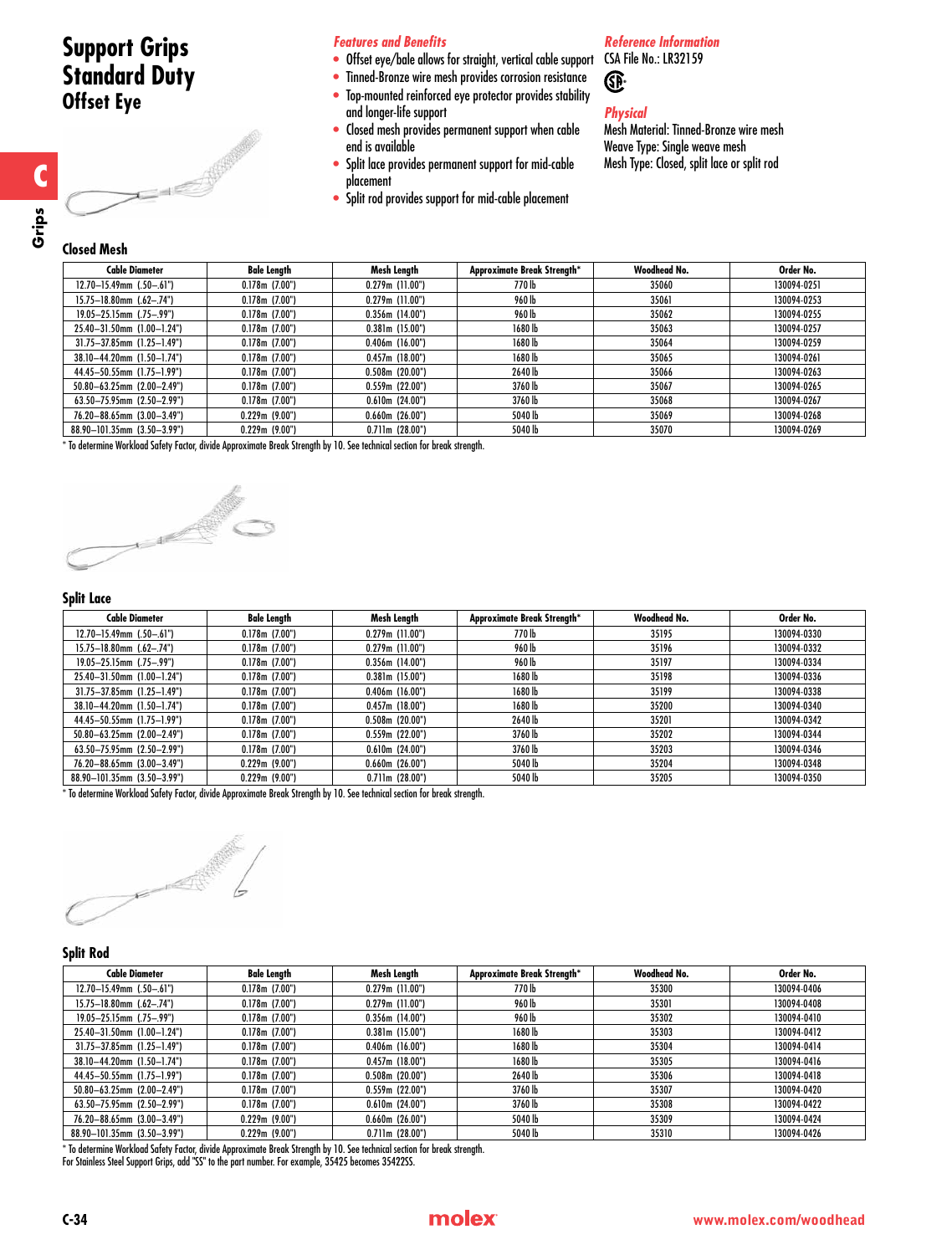# **Support Grips Standard Duty Locking Bale/Universal Eye**



# *Features and Benefits*

- Locking bale provides easy, quick attachment to fixed structure without the need for additional hardware
- Tinned-Bronze wire mesh provides corrosion resistance • Closed mesh provides permanent support when cable end is available
- Split lace provides permanent support for mid-cable placement
- Split rod provides support for mid-cable placement

# *Reference Information*

CSA File No.: LR32159 Œ

# *Physical*

Mesh Material: Tinned-Bronze wire mesh Weave Type: Single weave mesh Mesh Type: Closed, split lace or split rod

# **Closed Mesh**

| <b>Cable Diameter</b>              | Bale Length    | Mesh Length          | Approximate Break Strength* | Woodhead No. | Order No.   |
|------------------------------------|----------------|----------------------|-----------------------------|--------------|-------------|
| $12.70 - 15.49$ mm $(.50 - .61")$  | 0.457m(18.00") | $0.279$ m (11.00")   | 770 lb                      | 35090        | 130094-0271 |
| $15.75 - 18.80$ mm $(.62 - .74")$  | 0.457m(18.00") | $0.279$ m (11.00")   | 1150 lb                     | 35091        | 130094-0273 |
| $19.05 - 25.15$ mm (.75-.99")      | 0.457m(18.00") | $0.356$ m (14.00")   | 1320 lb                     | 35092        | 130094-0275 |
| 25.40-31.50mm (1.00-1.24")         | 0.457m(18.00") | 0.381m(15.00")       | 1920 lb                     | 35093        | 130094-0276 |
| $31.75 - 37.85$ mm $(1.25 - 1.49)$ | 0.457m(18.00") | $0.406$ m (16.00")   | 1920 lb                     | 35094        | 130094-0278 |
| 38.10-44.20mm (1.50-1.74")         | 0.457m(18.00") | 0.457m(18.00")       | 1920 lb                     | 35095        | 130094-0279 |
| 44.45-50.55mm (1.75-1.99")         | 0.457m(18.00") | 0.508m(20.00")       | 3150 lb                     | 35096        | 130094-0280 |
| $50.80 - 63.25$ mm $(2.00 - 2.49)$ | 0.457m(18.00") | 0.559m(22.00")       | 3360lb                      | 35097        | 130094-0281 |
| $63.50 - 75.99$ mm $(2.50 - 2.99)$ | 0.457m(18.00") | 0.610m(24.00")       | 3360lb                      | 35098        | 130094-0283 |
| 76.20-88.65mm (3.00-3.49")         | 0.457m(18.00") | $0.660$ m $(26.00")$ | 5280 lb                     | 35099        | 130094-0284 |

\* To determine Workload Safety Factor, divide Approximate Break Strength by 10. See technical section for break strength.



# **Split Lace**

| <b>Cable Diameter</b>             | <b>Bale Length</b> | Mesh Length        | <b>Approximate Break Strength*</b> | Woodhead No. | Order No.   |
|-----------------------------------|--------------------|--------------------|------------------------------------|--------------|-------------|
| $12.70 - 15.49$ mm $(.50 - .61")$ | 0.457m(18.00")     | $0.279m$ (11.00")  | 770 lb                             | 35225        | 130094-0352 |
| $15.75 - 18.80$ mm $(.62 - .74")$ | 0.457m(18.00")     | $0.279$ m (11.00") | 1150 lb                            | 35226        | 130094-0354 |
| $19.05 - 25.15$ mm $(.75 - .99")$ | 0.457m(18.00")     | $0.356$ m (14.00") | 1320 lb                            | 35227        | 130094-0356 |
| 25.40-31.50mm (1.00-1.24")        | 0.457m(18.00")     | 0.381m(15.00")     | 1920 lb                            | 35228        | 130094-0357 |
| 31.75-37.85mm (1.25-1.49")        | 0.457m(18.00")     | $0.406$ m (16.00") | 1920 lb                            | 35229        | 130094-0358 |
| 38.10-44.20mm (1.50-1.74")        | 0.457m(18.00")     | 0.457m(18.00")     | 1920 lb                            | 35230        | 130094-0359 |
| 44.45-50.55mm (1.75-1.99")        | 0.457m(18.00")     | 0.508m(20.00")     | 3150lb                             | 35231        | 130094-0360 |
| $50.80 - 63.25$ mm (2.00-2.49")   | 0.457m(18.00")     | 0.559m(22.00")     | 3360 lb                            | 35232        | 130094-0361 |

\* To determine Workload Safety Factor, divide Approximate Break Strength by 10. See technical section for break strength.



# **Split Rod**

| <b>Cable Diameter</b>               | Bale Length    | Mesh Length          | Approximate Break Strength* | Woodhead No. | Order No.   |
|-------------------------------------|----------------|----------------------|-----------------------------|--------------|-------------|
| $12.70 - 15.49$ mm $(.50 - .61")$   | 0.457m(18.00") | $0.279m$ (11.00")    | 770 lb                      | 35330        | 130094-0429 |
| $15.75 - 18.80$ mm $(.62 - .74")$   | 0.457m(18.00") | $0.279m$ (11.00")    | 1150 lb                     | 35331        | 130094-0430 |
| $19.05 - 25.15$ mm $(.75 - .99")$   | 0.457m(18.00") | $0.356$ m (14.00")   | 1320 lb                     | 35332        | 130094-0432 |
| 25.40-31.50mm (1.00-1.24")          | 0.457m(18.00") | 0.381m(15.00")       | 1920 lb                     | 35333        | 130094-0434 |
| $31.75 - 37.85$ mm $(1.25 - 1.49")$ | 0.457m(18.00") | $0.406$ m (16.00")   | 1920 lb                     | 35334        | 130094-0435 |
| 38.10-44.20mm (1.50-1.74")          | 0.457m(18.00") | 0.457m(18.00")       | 1920 lb                     | 35335        | 130094-0436 |
| 44.45-50.55mm (1.75-1.99")          | 0.457m(18.00") | $0.508m$ (20.00")    | 3150 lb                     | 35336        | 130094-0437 |
| $50.80 - 63.25$ mm $(2.00 - 2.49)$  | 0.457m(18.00") | $0.559m$ (22.00")    | 3360 lb                     | 35337        | 130094-0438 |
| $63.50 - 75.99$ mm $(2.50 - 2.99)$  | 0.457m(18.00") | 0.610m(24.00")       | 3360 lb                     | 35338        | 130094-1042 |
| 76.20-88.65mm (3.00-3.49")          | 0.457m(18.00") | $0.660$ m $(26.00")$ | 5280 lb                     | 35339        | 130094-1400 |
| 88.90-101.35mm (3.50-3.99")         | 0.457m(18.00") | 0.711m(28.00")       | 5280 lb                     | 35340        | 130094-0439 |

\* To determine Workload Safety Factor, divide Approximate Break Strength by 10. See technical section for break strength.

For Stainless Steel Support Grips, add "SS" to the part number. For example, 35425 becomes 35422SS.

**C**

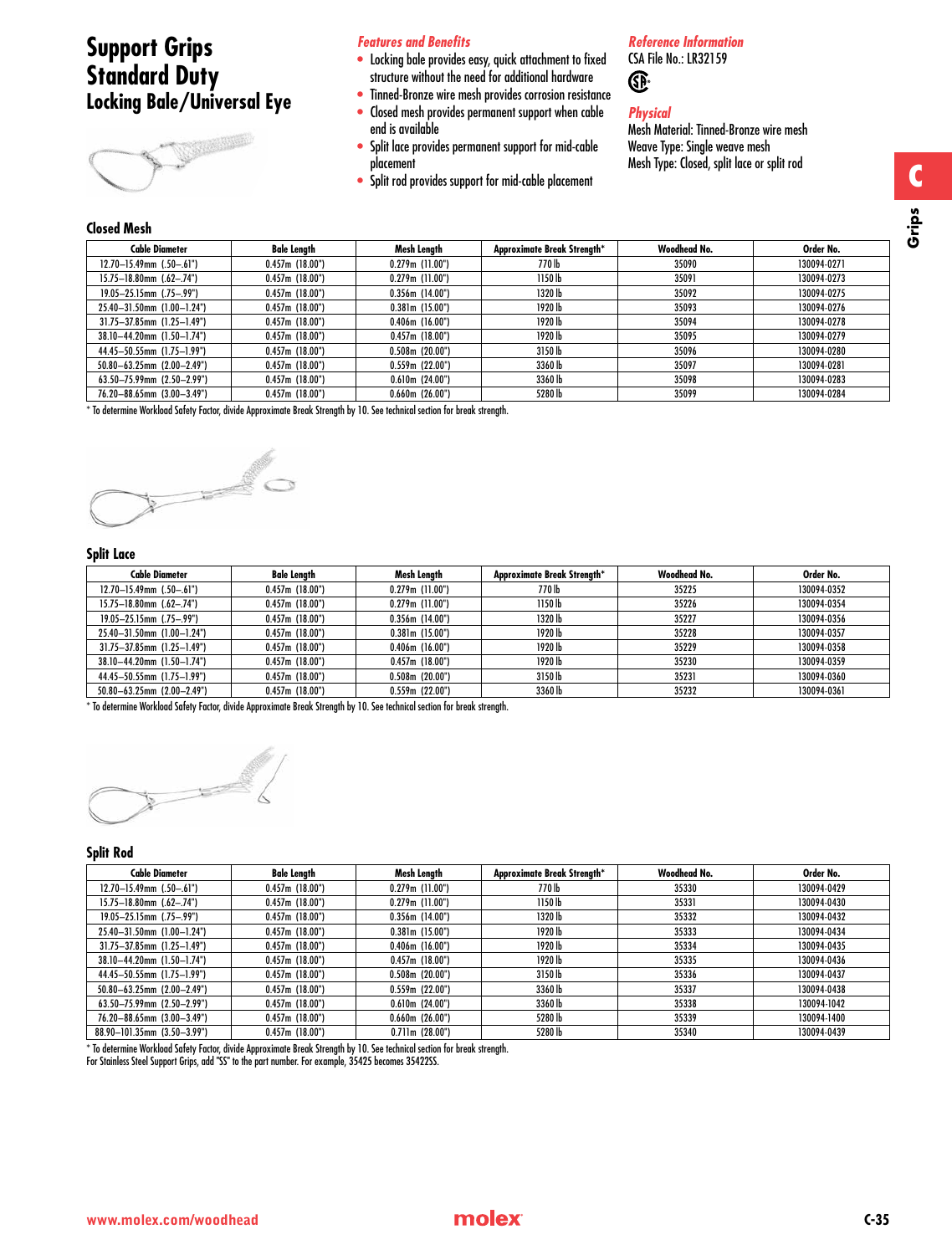# **Support Grips Heavy Duty Single Eye**

**Single Eye, Closed Mesh**

# **READERS**

# *Features and Benefits*

- Single eye/bale is universally applied and most common
- Tinned-Bronze wire mesh provides corrosion resistance
- Double weave provides industrial strength
- Top-mounted reinforced eye protector provides stability and longer-life support
- Closed mesh provides permanent support when cable end is available
- Split lace provides permanent support for mid-cable placement

# *Reference Information*

CSA File No.: LR32159 Œ

# *Physical*

Mesh Material: Tinned-Bronze wire mesh Weave Type: Double weave mesh Mesh Type: Closed or split Lace

| ------------                  |                    |                      |                             |              |             |
|-------------------------------|--------------------|----------------------|-----------------------------|--------------|-------------|
| <b>Cable Diameter</b>         | <b>Bale Length</b> | Mesh Lenath          | Approximate Break Strenath* | Woodhead No. | Order No.   |
| $19.05 - 25.15$ mm (.75-.99") | 0.254m(10.00")     | $0.660$ m $(26.00")$ | 2700 lb                     | 35435        | 130094-0457 |
| 25.40-31.50mm (1.00-1.24")    | 0.254m(10.00")     | 0.737m(29.00")       | 4720 lb                     | 35436        | 130094-0459 |
| 31.75-37.85mm (1.25-1.49")    | 0.254m(10.00")     | 0.787m(31.00")       | 4720 lb                     | 35437        | 130094-0461 |
| 38.10-50.55mm (1.50-1.99")    | 0.254m(10.00")     | 0.889m(35.00")       | 4720 lb                     | 35438        | 130094-0463 |

\* To determine Workload Safety Factor, divide Approximate Break Strength by 10. See technical section for break strength.



# **Single Eye, Split Lace**

| Cable Diameter                | <b>Bale Lenath</b>   | Mesh Lenath       | Approximate Break Strenath* | Woodhead No. | Order No.   |
|-------------------------------|----------------------|-------------------|-----------------------------|--------------|-------------|
| $19.05 - 25.15$ mm (.75-.99") | $0.254$ m (10.00")   | 0.660m(26.00")    | 2700 lb                     | 35450        | 130094-0480 |
| 25.40-31.50mm (1.00-1.24")    | $0.254$ m $(10.00")$ | 0.737m(29.00")    | 4720 lb                     | 35451        | 130094-0482 |
| 31.75-37.85mm (1.25-1.49")    | $0.254$ m (10.00")   | 0.787m(31.00")    | 4720 lb                     | 35452        | 130094-0484 |
| 38.10-50.55mm (1.50-1.99")    | 0.254m(10.00")       | $0.889m$ (35.00") | 4720 lb                     | 35453        | 130094-0486 |

\* To determine Workload Safety Factor, divide Approximate Break Strength by 10. See technical section for break strength.

For Stainless Steel Support Grips, add "SS" to the part number. For example, 35425 becomes 35422SS.

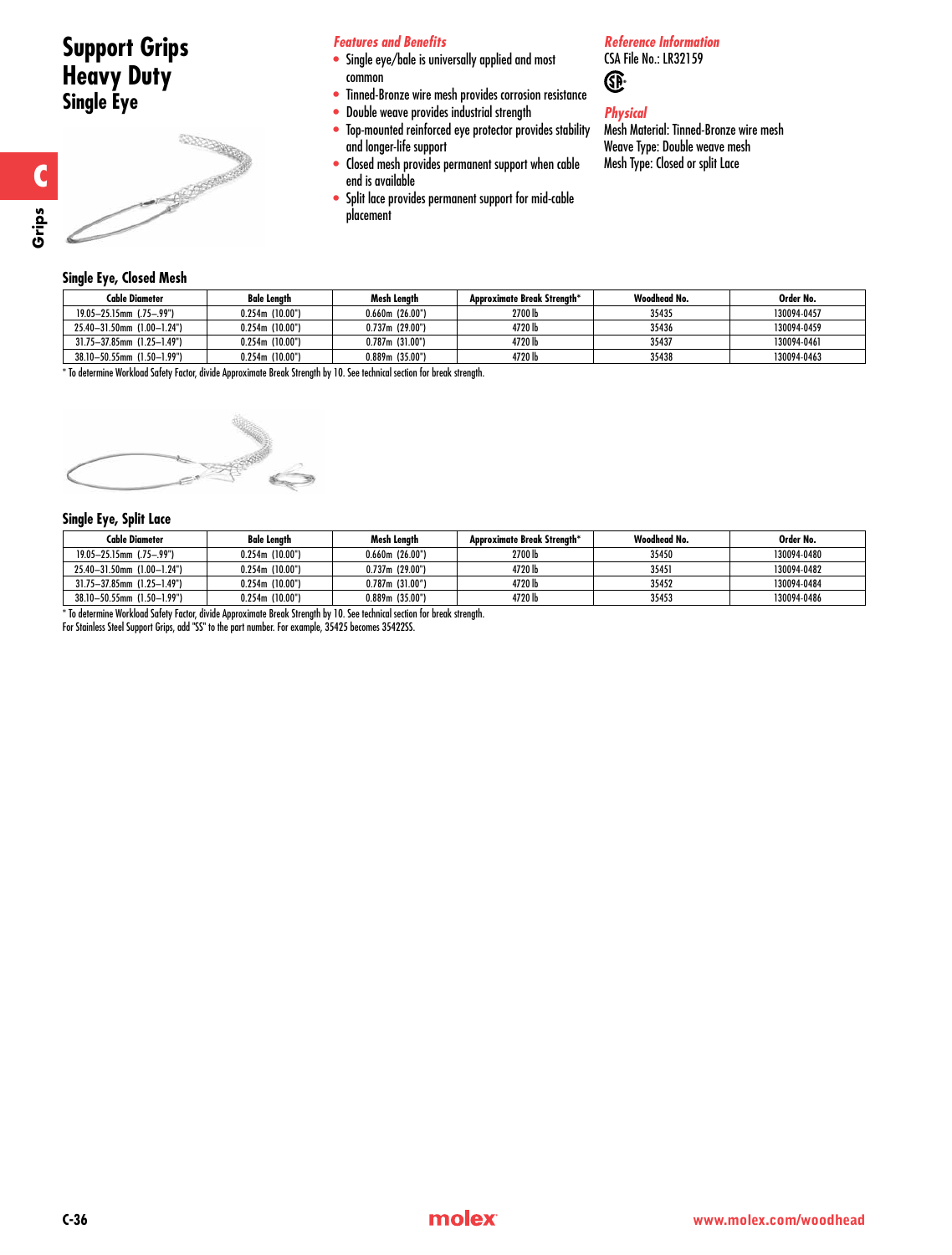# **Support Grips Heavy Duty Double Eye**



## *Features and Benefits*

- Double eye/bale provides increased stability, increased holding power
- Tinned-Bronze wire mesh provides corrosion resistance
- Double weave provides industrial strength
- Top-mounted reinforced eye protector provides stability and longer-life support
- Closed mesh provides permanent support when cable end is available
- Split lace provides permanent support for mid-cable placement

# *Reference Information*

CSA File No.: LR32159 **®** 

# *Physical*

Mesh Material: Tinned-Bronze wire mesh Weave Type: Full double weave Mesh Type: Closed or split lace

# **Double Eye, Closed Mesh**

| <b>Cable Diameter</b>              | Bale Length       | Mesh Length          | Approximate Break Strength* | Woodhead No. | Order No.   |
|------------------------------------|-------------------|----------------------|-----------------------------|--------------|-------------|
| $19.05 - 25.15$ mm $(.75 - .99")$  | 0.254m(10.00")    | $0.660$ m $(26.00")$ | 2700 lb                     | 35425        | 130094-0440 |
| 25.40-31.50mm (1.00-1.24")         | 0.254m(10.00")    | 0.737m(29.00")       | 4720 lb                     | 35426        | 130094-0442 |
| $31.75 - 37.85$ mm $(1.25 - 1.49)$ | 0.254m(10.00")    | $0.787m$ (31.00")    | 4720 lb                     | 35427        | 130094-0444 |
| 38.10-50.55mm (1.50-1.99")         | 0.254m(10.00")    | 0.889m(35.00")       | 4720 lb                     | 35428        | 130094-0446 |
| $50.80 - 63.25$ mm $(2.00 - 2.49)$ | 0.254m(10.00")    | $0.940$ m (37.00")   | 10080 lb                    | 35429        | 130094-0448 |
| $63.50 - 75.95$ mm $(2.50 - 2.99)$ | 0.254m(10.00")    | 0.991m(39.00")       | 10080lb                     | 35430        | 130094-0450 |
| 76.20-88.65mm (3.00-3.49")         | 0.254m(10.00")    | 1.041m(41.00")       | 10080lb                     | 35431        | 130094-0452 |
| 88.90-101.35mm (3.50-3.99")        | 0.254m(10.00")    | 1.143m (45.00")      | 13120 lb                    | 35432        | 130094-0453 |
| 101.60-114.05mm (4.00-4.49")       | $0.254m$ (10.00") | 1.194m (47.00")      | 13120 lb                    | 35433        | 130094-0455 |

\* To determine Workload Safety Factor, divide Approximate Break Strength by 10. See technical section for break strength.



# **Double Eye, Split Lace**

| <b>Cable Diameter</b>              | Bale Length        | Mesh Length          | Approximate Break Strength* | Woodhead No. | Order No.   |
|------------------------------------|--------------------|----------------------|-----------------------------|--------------|-------------|
| $19.05 - 25.15$ mm (.75-.99")      | 0.254m(10.00")     | $0.660$ m $(26.00")$ | 2700 lb                     | 35440        | 130094-0465 |
| 25.40-31.50mm (1.00-1.24")         | 0.254m(10.00")     | 0.737m(29.00")       | 4720 lb                     | 35441        | 130094-0466 |
| $31.75 - 37.85$ mm (1.25-1.49")    | 0.254m(10.00")     | 0.787m(31.00")       | 4720 lb                     | 35442        | 130094-0468 |
| 38.10-50.55mm (1.50-1.99")         | $0.254$ m (10.00") | 0.889m(35.00")       | 4720 lb                     | 35443        | 130094-0470 |
| $50.80 - 63.25$ mm $(2.00 - 2.49)$ | 0.254m(10.00")     | 0.940m(37.00")       | 10080 lb                    | 35444        | 130094-0472 |
| 63.50-75.95mm (2.50-2.99")         | 0.254m(10.00")     | 0.991m(39.00")       | 10080 lb                    | 35445        | 130094-0474 |
| 76.20-88.65mm (3.00-3.49")         | 0.254m(10.00")     | 1.041m(41.00")       | 10080 lb                    | 35446        | 130094-0476 |
| 88.90-101.35mm (3.50-3.99")        | 0.254m(10.00")     | 1.143m(45.00")       | 13120 lb                    | 35447        | 130094-0478 |
| 101.60-114.05mm (4.00-4.49")       | 0.254m(10.00")     | 1.194m (47.00")      | 13120 lb                    | 35448        | 130094-0479 |

\* To determine Workload Safety Factor, divide Approximate Break Strength by 10. See technical section for break strength.

For Stainless Steel Support Grips, add "SS" to the part number. For example, 35425 becomes 35422SS.

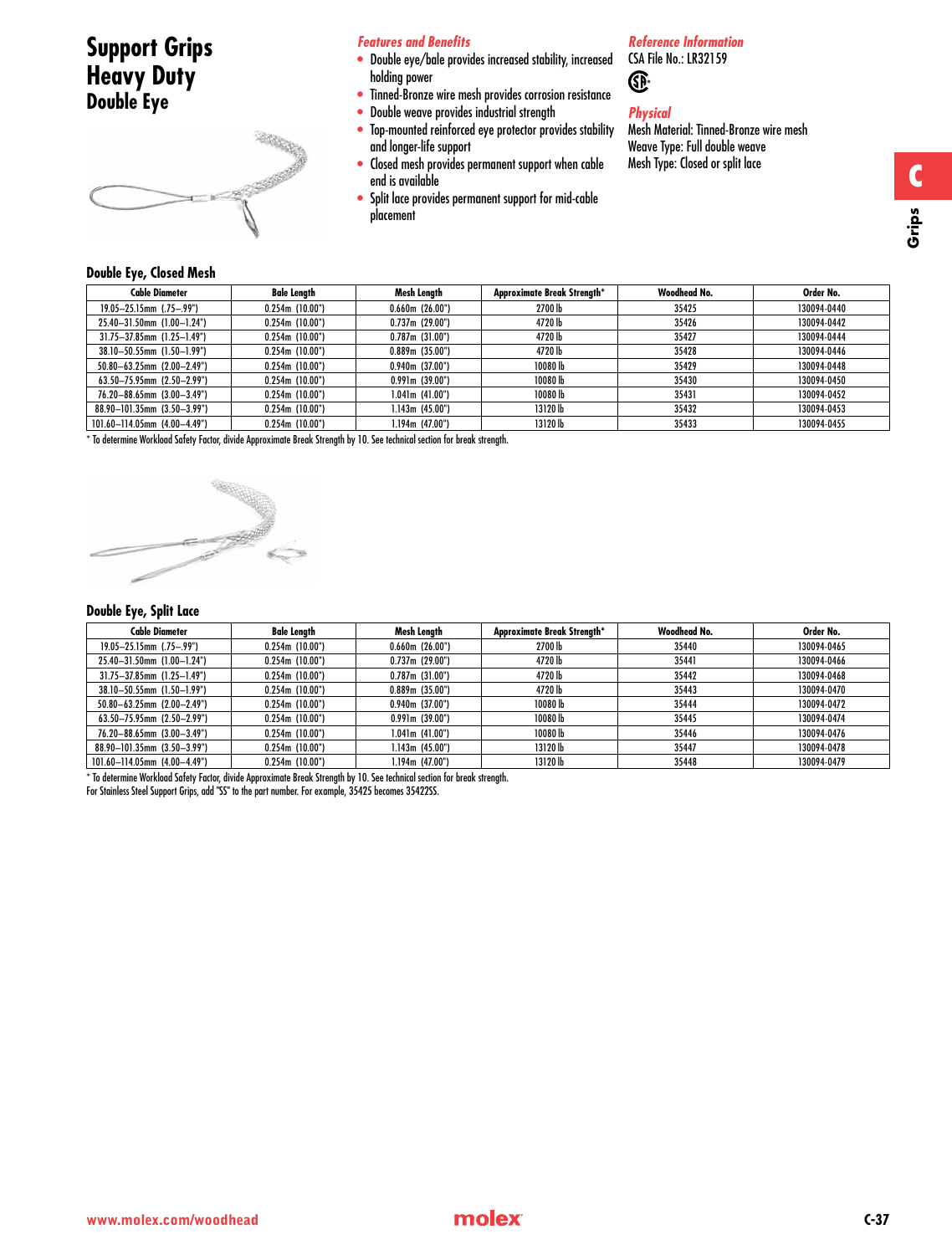# **Support Grips Service Drop Single Eye and Locking Bale/Universal Eye**

# *Features and Benefits*

- Service drop single eye/bale or locking/universal eye are used for service entrance cable
- Locking bale provides easy, quick attachment to fixed structure without the need for additional hardware
- Tinned-Bronze wire mesh provides corrosion resistance
- Closed mesh top-mounted reinforced eye protector provides stability and longer-life support

*Reference Information* CSA File No.: LR32159

*Physical*

Œ

Mesh Material: Tinned-Bronze wire mesh Weave Type: Single weave mesh Mesh Type: Closed

# **Single Eye**

| <b>Cable Diameter</b>              | <b>Bale Lenath</b> | Mesh Lenath        | Approximate Break Strength* | Woodhead No. | Order No.   |  |
|------------------------------------|--------------------|--------------------|-----------------------------|--------------|-------------|--|
| $5.59 - 8.13$ mm $(.22 - .32")$    | 0.102m(4.00")      | 0.102m(4.00")      | 290 lb                      | 36573        | 130094-0501 |  |
| $7.62 - 10.92$ mm $(.30 - .43")$   | 0.127m(5.00")      | 0.127m(5.00")      | 500 lb                      | 36575        | 130094-0504 |  |
| $10.16 - 14.22$ mm $(.40 - .56")$  | 0.152m(6.00")      | 0.127m(5.00")      | 500 lb                      | 36576        | 130094-0505 |  |
| $13.21 - 18.54$ mm $(.52 - .73")$  | 0.203m(8.00")      | 0.203m(8.00")      | 790 lb                      | 36577        | 130094-0506 |  |
| $17.78 - 24.64$ mm $(.70 - .97")$  | 0.203m(8.00")      | 0.229m(9.00")      | 1020 lb                     | 36578        | 130094-0507 |  |
| $23.88 - 31.75$ mm $(.94 - 1.25")$ | 0.254m(10.00")     | $0.279$ m (11.00") | 1020 lb                     | 36579        | 130094-0509 |  |
|                                    |                    |                    |                             |              |             |  |

\* To determine Workload Safety Factor, divide Approximate Break Strength by 10. See technical section for break strength.

For Stainless Steel Support Grips, add "SS" to the part number. For example, 35425 becomes 35422SS.

# **Locking Bale/Universal Eye**

| <b>Cable Diameter</b>              | <b>Bale Lenath</b> | Mesh Lenath   | Approximate Break Strenath* | Woodhead No. | Order No.   |
|------------------------------------|--------------------|---------------|-----------------------------|--------------|-------------|
| $5.59 - 8.13$ mm $(.22 - .32")$    | 0.229m(9.00")      | 0.102m(4.00') | 290 lb                      | 36581        | 130094-0511 |
| $7.62 - 10.92$ mm $(.30 - .43")$   | 0.254m (10.00")    | 0.127m(5.00") | 500 lb                      | 36583        | 130094-0513 |
| $10.16 - 14.22$ mm $(0.40 - 0.56)$ | $0.279m$ (11.00")  | 0.127m(5.00") | 500 lb                      | 36585        | 130094-0515 |
| $13.21 - 18.54$ mm (.52-.73")      | 0.330m(13.00")     | 0.203m(8.00") | 790 lb                      | 36586        | 130094-0516 |

\* To determine Workload Safety Factor, divide Approximate Break Strength by 10. See technical section for break strength.

For Stainless Steel Support Grips, add "SS" to the part number. For example, 35425 becomes 35422SS.